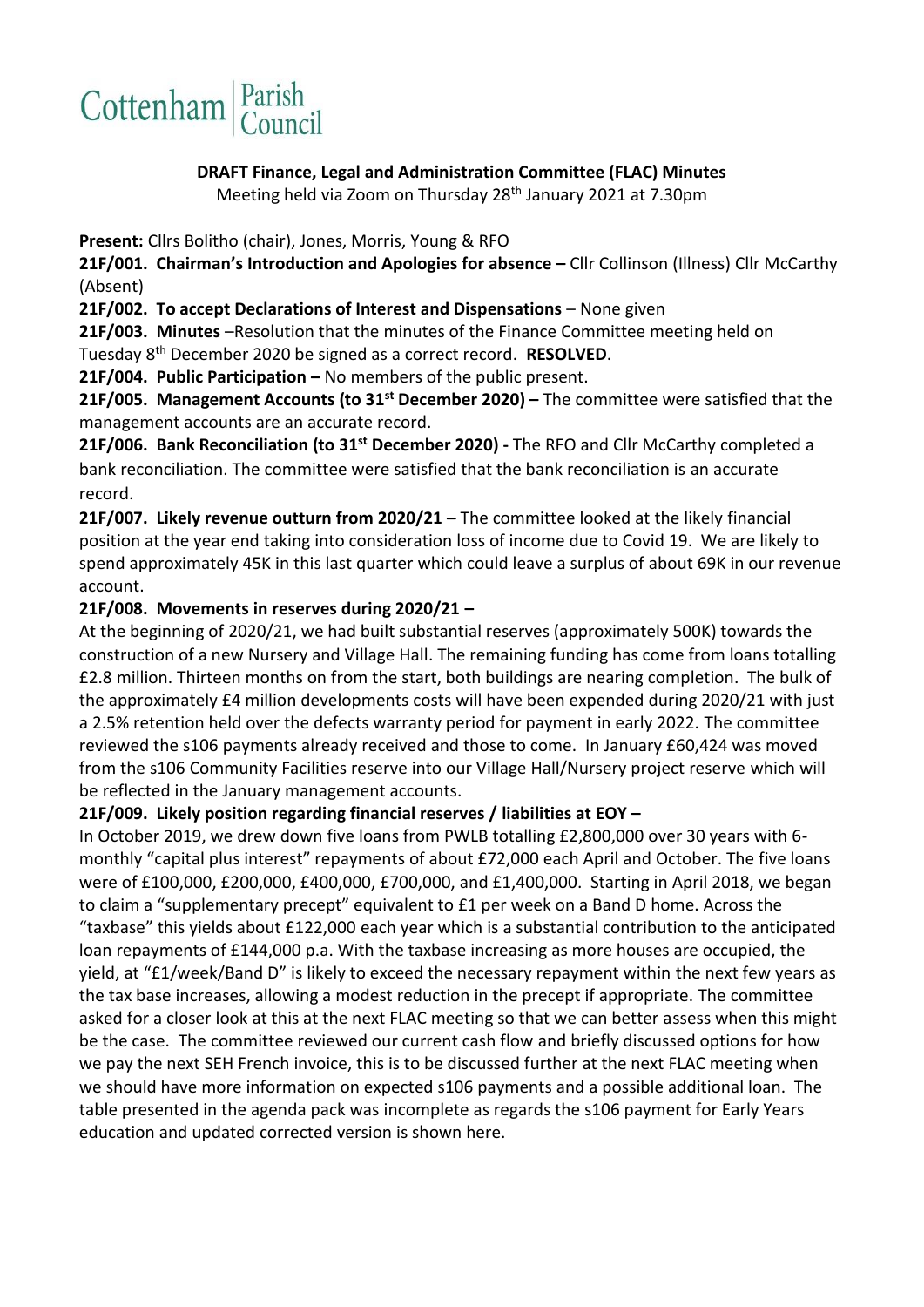|                                     |     | Movements (provisional) |        |        |        |                                     |     |
|-------------------------------------|-----|-------------------------|--------|--------|--------|-------------------------------------|-----|
| <b>End December 2020</b>            |     | Estim'd s106            | 2021/2 | 2022/3 | 2023/4 | End of Year 2023/4                  |     |
| <b>General Reserve</b>              | 100 |                         |        |        |        | <b>General Reserve</b>              | 100 |
| <b>Community/Hall Nursery Funds</b> | 54  |                         |        |        |        | <b>Community/Hall Nursery Funds</b> | 50  |
|                                     |     | <b>Persimmon CF</b>     | 140    |        |        |                                     |     |
|                                     |     | <b>Persimmon EY</b>     |        | 120    |        |                                     |     |
|                                     |     | <b>Redrow CF</b>        |        |        | 240    |                                     |     |
|                                     |     | <b>Redrow N</b>         | 80     |        | 175    |                                     |     |
|                                     |     | Kier/CCC CF?            |        |        | 174?   |                                     |     |
|                                     |     | Kier CCC N?             |        | 120?   | 135?   |                                     |     |
| Open Space / Sports                 | 118 |                         | 130    | 190    | 175    | Open Space / Sports                 | 600 |
| Art / Bus / Other                   | 13  |                         |        |        |        | Art / Bus / Other                   | 13  |
| <b>Community Transport</b>          |     |                         | 80     | 132    | 103    | <b>Community Transport</b>          | 315 |
| <b>Burial Grounds</b>               |     |                         | 25     | 40     | 30     | <b>Burial Grounds</b>               | 95  |
| Supplementary precept               |     |                         | 128    | 130    | 140    |                                     |     |
| <b>PWLB repayments</b>              |     |                         | (140)  | (140)  | (140)  |                                     |     |
|                                     |     |                         |        |        |        |                                     |     |
| <b>Total</b>                        |     |                         | 443    | 498    | 1032   |                                     |     |

# **21F/010. Proposed revenue budget(s) for 2021/2 –**

CPC have had a reduced level of income due to COVID-19 with virtually all facilities closed and expected to remain closed for a significant part of 2021/22. Investment in the new Hall and Nursery has been limited mostly to non-discretionary costs necessary to provide some Hall and Nursery functionality. Only minimal marketing is appropriate and additional cleaning costs need to be passed on to the user wherever possible. Following several reviews in relevant FLAC Committee meetings, two variants of the proposed revenue budget were presented to the committee. See item 21F/013.

## **21F/011. Budgetary capital projects in 2021/2 –**

With CCC, This Land and Kier potential planning applications, it is possible that the developments will obtain Reserved Matters approval within the year, potentially unlocking another tranche of s106 funding and transfer of much of the land between Rampthill Farm and the Allotments to CPC as POS. How the additional land can best be improved and used for Cottenham residents needs to be assessed and appropriate investments of the s106 contributions made over subsequent years.

### **21F/012. Proposed use of reserves/liabilities in 2021/2 –**

Approximately £100K will be needed from reserves to finance the Hall / Nursery defects retention payment. A further £50K might be assumed for preliminary studies or contributions to projects from s106 reserves.

### **21F/013. Precept suggestions / recommendations –**

The committee looked at two options - Option one is for the precept to be set at £307,275 which is a 3% increase for an average band D property (taking into account the tax base adjustments) the second option is to reduce this by 10K making the precept £297,275 which would mean that the average Band D property would be paying the same amount as last year (taking into account the tax base adjustment). Should the second option be favoured then the 10k for short term loan interest may be removed. Options for zero increase were also considered due to resident's economic circumstances.

# **21F/014**. **Consider signing Section 106 Agreement(s) –**

The committee resolved to nominate Cllr Morris and Cllr Bolitho to sign the s106 Indemnity agreement between CPC and SCDC to accept a Community Facilities payment of £139,771.24 - **RESOLVED**

**21F/015. Consider - Heads of Terms Contract for Nursery –** Cllr Young queried Sections 2.3 and 7.1 of the contract document and felt that clarification was needed on whether the Supervisory Board or the Parish Council were the decision makers. This was noted. This document will be presented to FLAC/FULL council again with the necessary revisions after Operator negotiations and be reviewed by a solicitor.